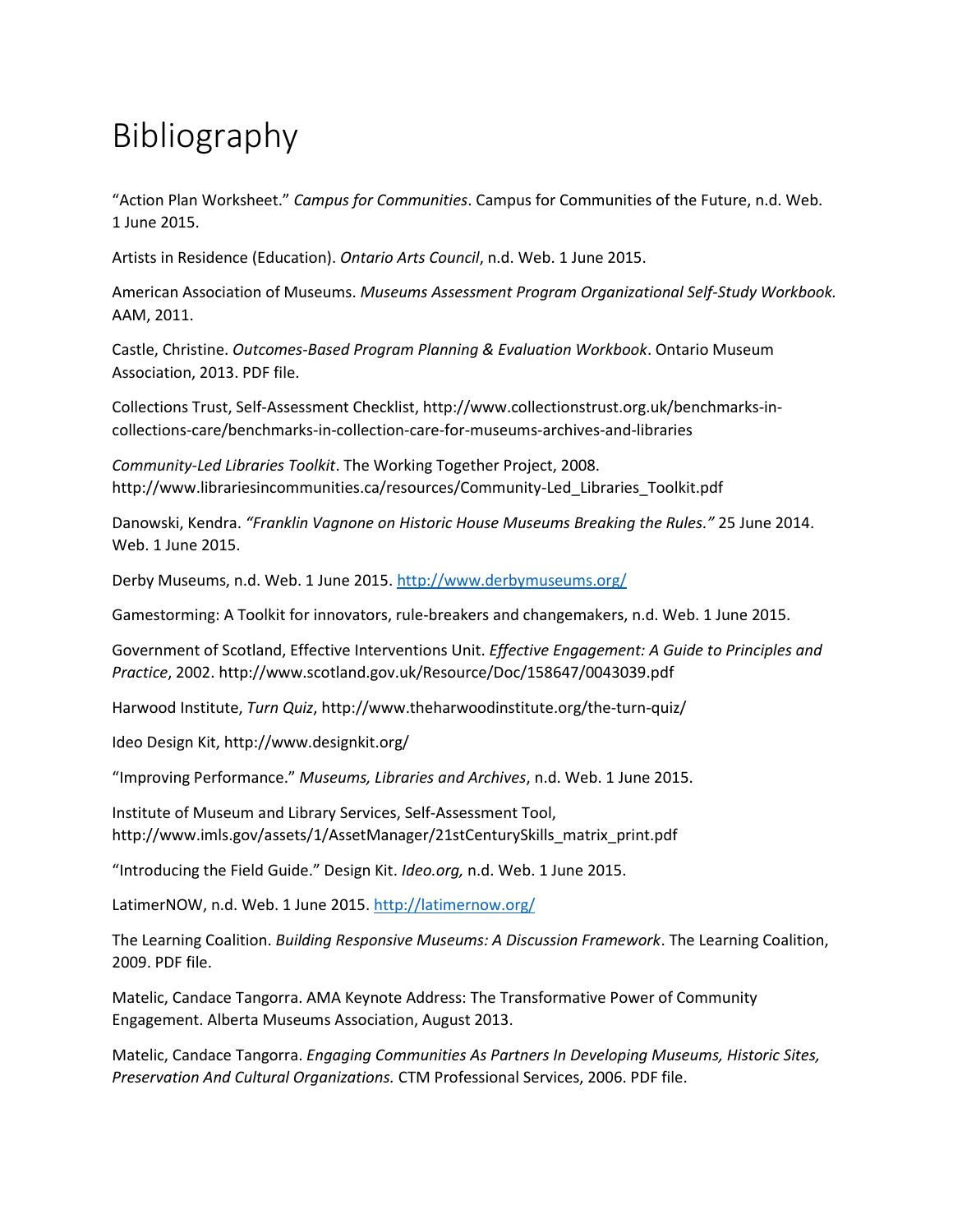Matelic, Candace Tangorra. *New Roles for Small Museums.* Alberta Museums Association, 2013. PDF file.

McKinsey, Organizational Capacity Assessment Tool, https://mckinseyonsociety.com/ocat/

Meisterheim, Tracy et al. "*The Weave: Participatory Process Design Guide for Strategic Sustainable Development*," 2011. PDF file.

"Museum Assessment Program." *American Alliance of Museums*, n.d. Web. 1 June 2015.

Museums, Libraries and Archives Council, *Inspiring Learning*, http://www.inspiringlearningforall.gov.uk/framework/

Museums, Libraries and Archives Council and CSV Consulting. *Community engagement in public libraries*. Museums, Libraries and Archives Council, 2006.

Nova Scotia Tourism, Culture and Heritage Community, Museum Assistance Program

Ontario Arts Council, Artists in Residence (Education), http://education.arts.on.ca/en/Resources/Pages/default.aspx

Ontario Museum Association. *Reinforcing Relevance: The Strategic Plan of the OMA, 2010-2015. Summary Version*. OMA, 2010. PDF file.

"Organizational Capacity Assessment Tool." *McKinsey on Society, McKinsey and Company*, n.d. Web. 1 June 2015.

"Organisational Capacity Assessment Tool Guide." *INTRAC. International NGO Training and Research Centre*, n.d. Web. 1 June 2015.

Potter, Terri et al. *Basic Facilitation Skills*. Government of Alberta, Alberta Culture and Communication Spirit, Community Development Branch, 2010. Print.

Quirky, https://www.quirky.com/how-it-works

Re:Make Museum, n.d. Web. 1 June 2015. http://remakemuseum.tumblr.com

"Results Worksheet – Pulling it all Together." *Campus for Communities*. Campus for Communities of the Future, n.d. Web. 1 June 2015.

"Self-Assessment Tool for Museums, Libraries, and 21st Century Skills." *Institute of Museum and Library Services*, n.d. Web. 1 June 2015.

South East Museums, Self-Assessment Tool,

http://webarchive.nationalarchives.gov.uk/20081209011037/http://www.mla.gov.uk/policy/Diversity/C ultural\_Diversity\_Checklist

Tamarack. *Our Growing Understanding of Community Engagement*. Tamarack: An Institute for Community Engagement. http://tamarackcommunity.ca/downloads/home/ce\_report.pdf

"Template for A Community Strategic Plan." *Campus for Communities*. Campus for Communities of the Future, n.d. Web. 1 June 2015.